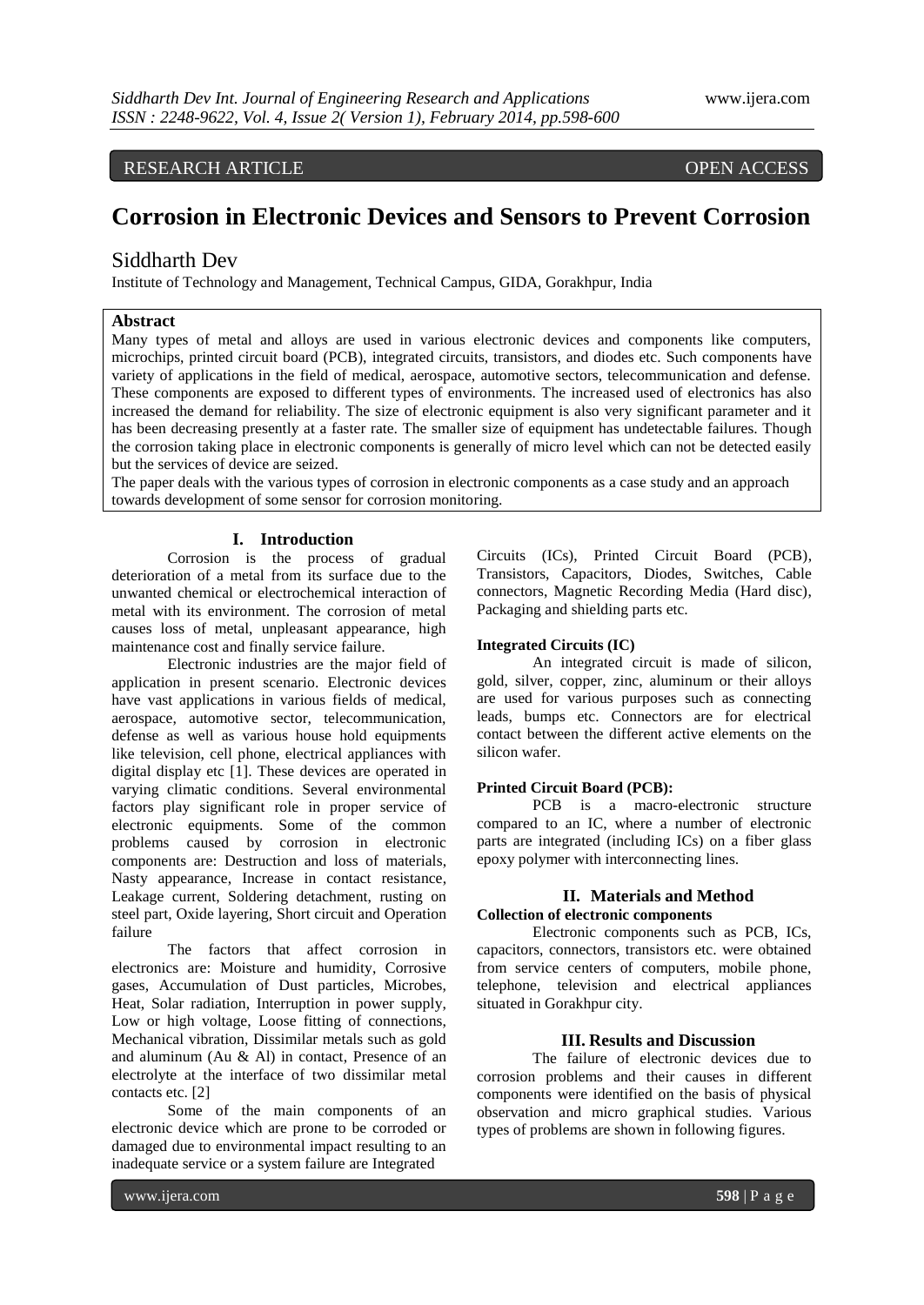#### **Corrosion in PCB**

Figures 1-4 showed the micrographs of printed circuit boards of various electronic devices. Figures 1-3 are the peculiar PCB of a TV and a CFL. The solder joints are clearly shown reddish-brown indicating some type of deposition. For soldering tin or lead or a combination of both are generally used. The brown deposition is caused by high heat during the process. Tin and lead both get oxidized at soldering part. After depletion of metallic tin, the oxides may react with atmospheric contaminants like chloride and sulfates to form low solids as fluxes. Fretting corrosion is caused by Sn and SnO flaking at the solder joints [3, 4]. In sulfur bearing environment creep corrosion occurs on PCB [5, 6]. Integrated circuit (IC) failure takes place when high current transfer exceeds the maximum rating of the fabrication process [7].



Figure 1. Photomicrograph of a PCB of television



Figure 2. Photomicrograph of a PCB of TV



Figure 3. Photomicrograph of a PCB of CFL



Figure 4. Photomicrograph of a PCB of remote control of TV.

Figure 4 showed the PCB of a remote control of TV where a white fluffy precipitation was found surrounding the soldering. Such deposition is termed as dendrites. As Printed circuit boards can suffer from variety of problems if the surface is contaminated with electrically conducting materials. When combined with moisture, contamination results in lowering of resistance between tracks and pads that can lead to corrosion of metals. The higher the humidity, the thicker is their moisture layer and faster the corrosion or dendrite growth. It is a type of electromagnetic migration caused by surface roughness.

Figure 5.Corrosion near a capacitor of remote control



Figure 9. Corrosion at joints



Figure 10. Corrosion at joints



Figure 11. photograph of a key pad of cell phone

Figure 11 showed a non operating key pad of a cell phone due to layer formation at the key nodes.

#### **IV. Development of Sensors for Corrosion Monitoring**

It is very important to detect the corrosion induced initiation of damage process which subsequently proceeds to system failure. Monitoring

www.ijera.com **599** | P a g e